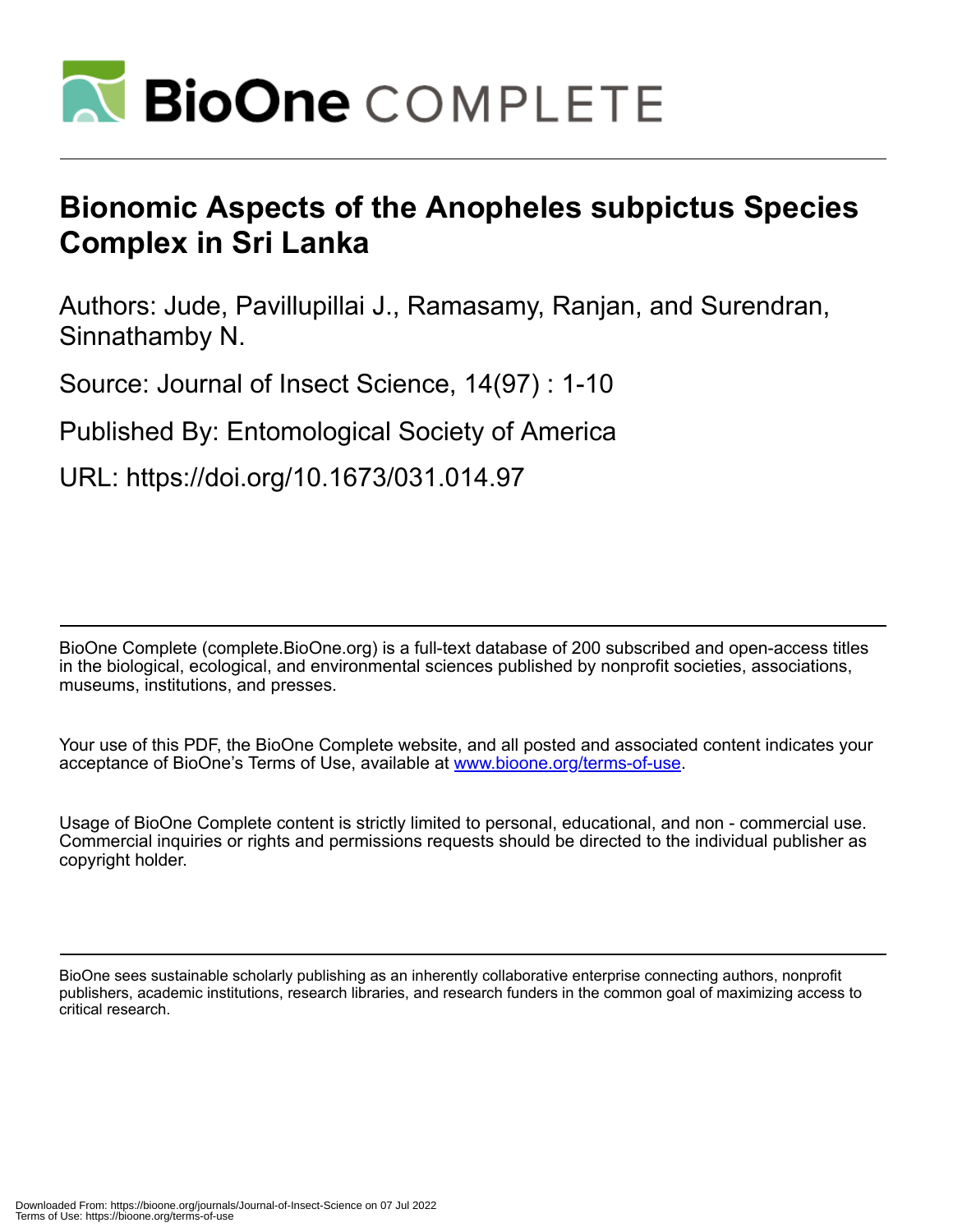

# **Bionomic aspects of the** *Anopheles subpictus* **species complex in Sri Lanka**

Pavillupillai J. Jude<sup>1c</sup>, Ranjan Ramasamy<sup>2b\*</sup> and Sinnathamby N. Surendran<sup>1c\*</sup>

<sup>1</sup>Department of Zoology, Faculty of Science, University of Jaffna, Jaffna, Sri Lanka<br><sup>2</sup>Institute of Hoalth Sciences, Universiti Brunei Darussalam, Gadong BE1410, Brun <sup>2</sup>Institute of Health Sciences, Universiti Brunei Darussalam, Gadong BE1410, Brunei Darussalam

# **Abstract**

*Anopheles subpictus* Grassi *s.l.* (Diptera: Culicidae) functions as a secondary malaria vector to *Anopheles culicifacies* Giles *s.l.* (Diptera: Culicidae) in Sri Lanka. The taxon *A. subpictus* is reported to exist as a species complex comprising four sibling species (A–D) that can be differentiated through polytene chromosome banding patterns and stage-specific morphometric traits in India. Based on the morphological characteristics described for the Indian Subpictus Complex, the presence of all four sibling species has been described in Sri Lanka. As sibling species show distinct bio-ecological characteristics that are important for devising appropriate vector control measures, a study was carried out in six districts in the dry zone of Sri Lanka. The results confirm the presence of all four sibling species, with species C predominating in inland areas and species B in coastal areas. Species C and D were indoor-resting and indoor-feeding, while species B was outdoor-resting with no significant preference for indoor- or outdoor-resting. Species B showed distinct morphological variation in the ornamentation of wings and palpi. Blood meal analysis revealed that species B, C, and D can feed on humans as well as cattle. The differential bio-ecological traits shown by the members of the Subpictus Complex are important for developing appropriate vector control measures in Sri Lanka.

**Keywords:** feeding preference, malaria, mosquito vectors, sibling species

**Correspondence:** a pjustinjude@gmail.com, b ranjanramasamy@yahoo.co.uk, c noble@jfn.ac.lk, \*Corresponding authors **Editor:** Marcelo Jacobs-Lorena was editor of this paper.

**Received:** 23 August 2012 **Accepted:** 1 April 2013 **Published:** 22 July 2014

**Copyright:** This is an open access paper. We use the Creative Commons Attribution 3.0 license that permits unrestricted use, provided that the paper is properly attributed.

**ISSN:** 1536-2442 | Vol. 14, Number 97

#### **Cite this paper as:**

Jude PJ, Ramasamy R, Surendran SN. 2014. Bionomic aspects of the *Anopheles subpictus* species complex in Sri Lanka. *Journal of Insect Science* 14(97). Available online: http://www.insectscience.org/14.97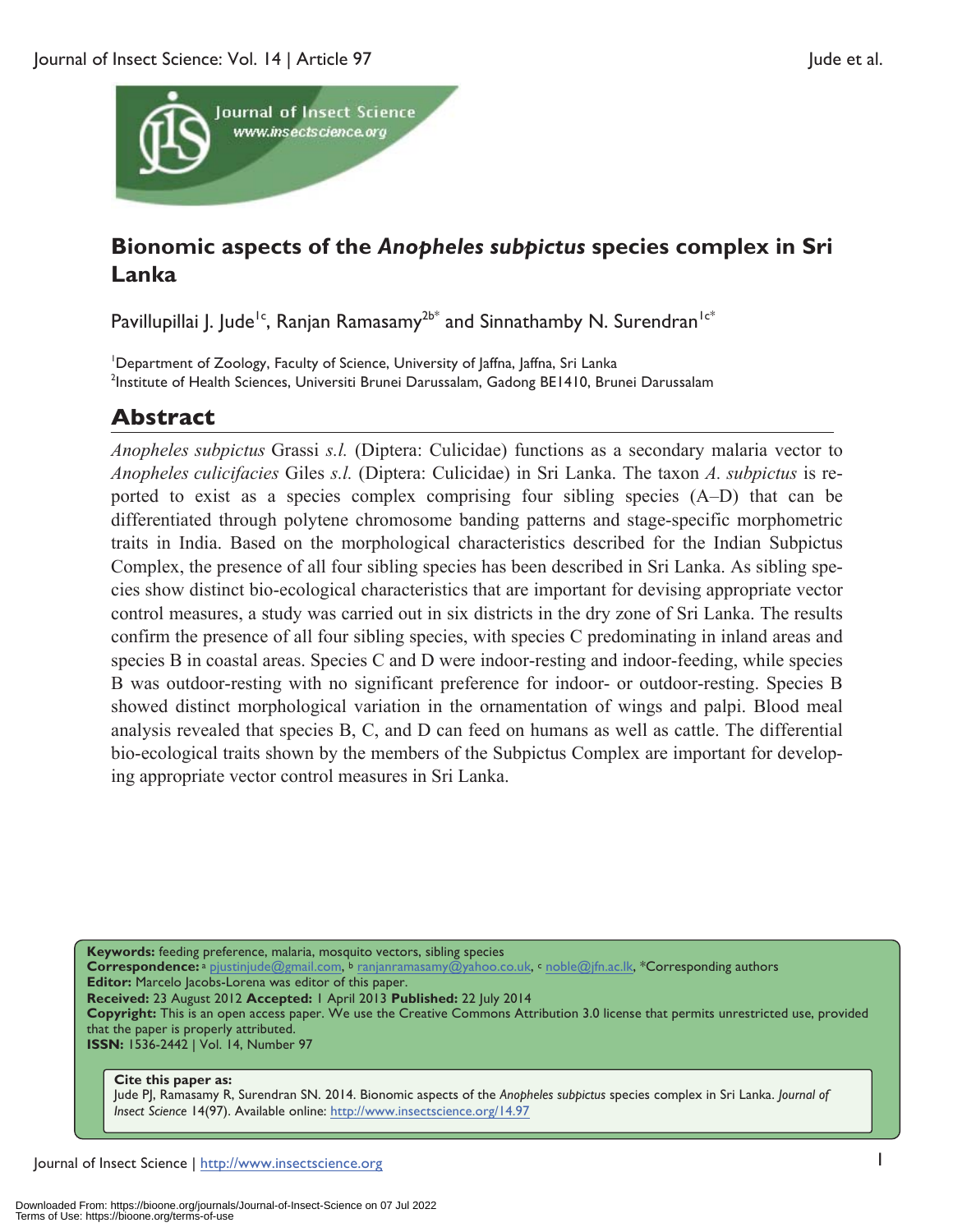#### **Introduction**

Malaria has been endemic in Sri Lanka for centuries, but there has been a drastic decline in its incidence in recent years (Figure 1) (Abeyasinghe et al. 2012). Malaria, caused mainly by *Plasmodium vivax* and *Plasmodium falciparum* in Sri Lanka, has been endemic in the dry zone of the country due to favorable ecological and climatic conditions (Figure 2). *Anopheles subpictus* Grassi *s.l.* (Diptera: Culicidae) is a well-known vector of malaria in Southeast Asia (Manguin et al. 2008). Although *Anopheles culicifacies* Giles *s.l.* (Diptera: Culicidae) is the most important vector of malaria in Sri Lanka, a subsidiary role for *A. subpictus s.l.* in transmitting malaria in many parts of the country has been reported (Amerasinghe et al. 1992; Surendran and Ramasamy 2010). For example, during a peak transmission period, a study in the northern Jaffna district found that *A. subpictus s.l.* had a higher sporozoite rate than *A. culicifacies s.l.* (Thevarasa and Rajendram 1995). The taxon *An. subpictus* is reported to be a complex comprising four sibling species (A–D) that can be differentiated through fixed inversions in the X-arm of the polytene chromosome and stage-specific morphometric characteristics in India (Suguna et al. 1994). An initial study based on a single inversion in the Xarm of the polytene chromosome for Indian species A and B revealed only the presence of species A and B in Sri Lanka (Abhayawardana et al. 1996). Later, studies based on the diagnostic number of egg ridges for Indian sibling species suggested the presence of all four sibling species in the country (Abhayawardena et al. 1999). However, a recent study of the internal transcribed



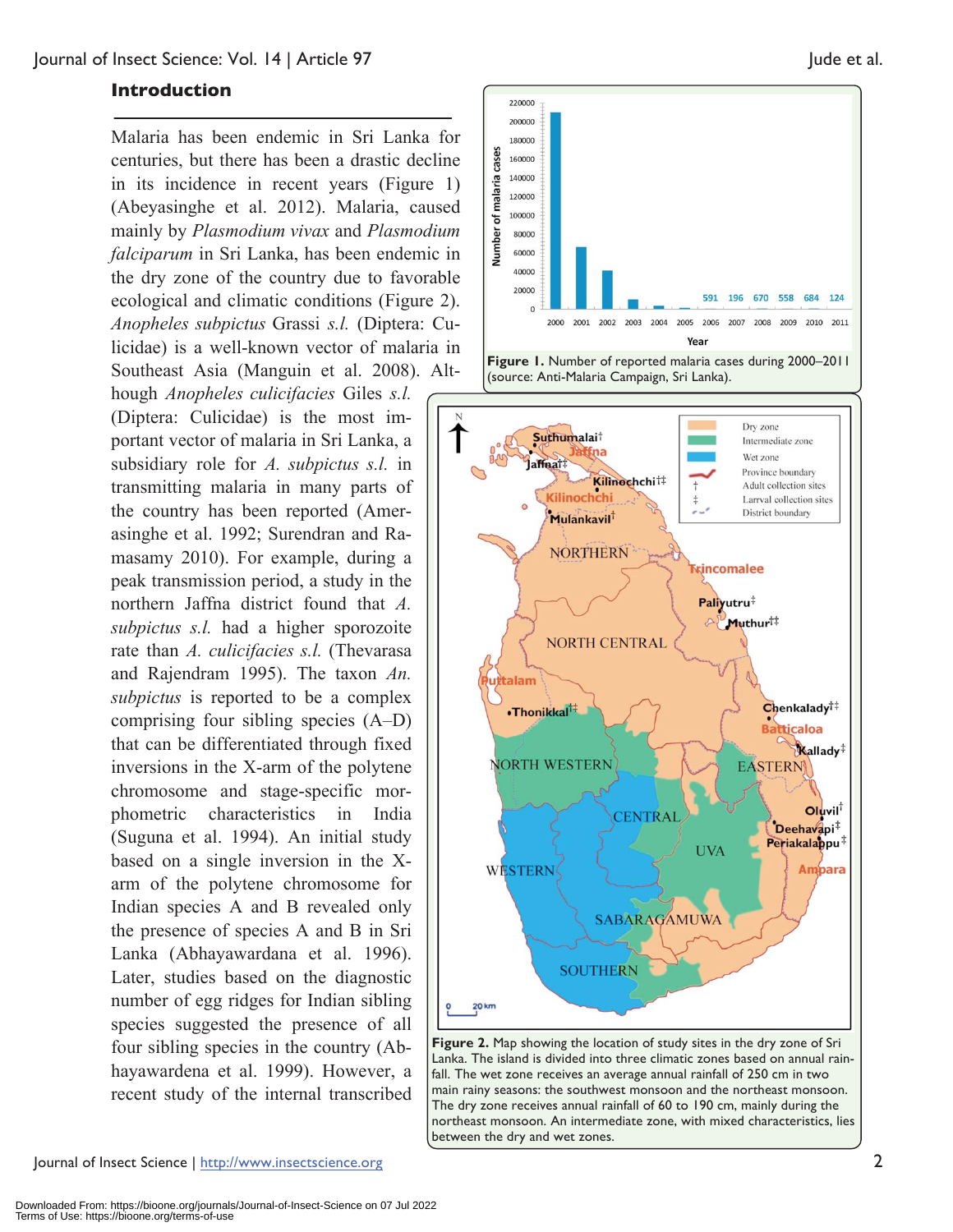spacer 2 (ITS2) and the 28S RNA D3 domain sequences of ribosomal DNA showed that most, if not all, morphologically identified members of *An. subpictus* species B were in fact members of the *Anopheles sundaicus* (L.) complex (Surendran et al. 2010, 2013).

The vector control measures in Sri Lanka include indoor residual spraying on a rotational basis, distribution of long-lasting insecticidetreated nets, introduction of larvivorous fish in potential breeding sites, reduction of larval habitats through the filling of abandoned gem pits, and spatial spraying where necessary (Annual Report of Anti-malaria Campaign 2011). Members of a species complex show differential susceptibility to insecticides and parasites and differ in their bio-ecological traits (Subbarao 1998). Therefore, the establishment of vector bionomics, such as prevalence and feeding and resting preferences, is important for optimally implementing vector control measures. The present study was carried out to establish prevalence and feeding behavior of the members of the Subpictus Complex in six districts in the dry zone of the country. Considering the genetic similarity of *An. subpictus* species B to *An. sundaicus* in Sri Lanka (Surendran et al. 2010), the morphologically identified species B specimens of the Subpictus Complex are referred as species B/*An. sundaicus s.l.* in this article.

# **Materials and Methods**

### **Adult collection**

Adult anopheline mosquitoes were collected monthly between July 2008 and May 2011 from six collection sites (Figure 2). Adult collection techniques, such as cattle baited hut, cattle baited net, pyrethroid spray collection, window trap collection, indoor hand collection, and human landing collection, were employed. The partial monthly outdoor human landing collections involving two human volunteers were carried out from 18:00 to 24:00 hours in Oluvil (7.21° 44.41' N, 81.50° 42.68' E) from September 2009 to March 2010.

# **Larval collection**

Larval forms were also collected between February 2009 and December 2010 from stagnant water bodies associated with inland and coastal areas in the six districts (Figure 1) using a 250-mL capacity dipper, as described by Jude et al. (2010). Larval collections were carried out in both areas, targeting different breeding sites, ponds, pools, slowly running water, lagoons, boats, wells, rock pools, pits, footprints, and paddy fields. Salinity was measured in the collected water samples with a salinometer (Atago, www.atago.net).

# **Identification of sibling species of the Subpictus Complex**

The collected adults and larvae from the Eastern Provincial districts and the Puttalam District were brought to the Zoology laboratory of Eastern University, Chenkalady, Batticaloa, Sri Lanka, and the collected adults and larvae from the Northern Provincial Districts were brought to the Zoology laboratory of the University of Jaffna, Thirunelvely, Jaffna, Sri Lanka. Adult and larval specimens collected by the different techniques were maintained separately and identified as *An. subpictus s.l.* using published keys (Christophers 1933; Amerasinghe 1990; Amerasinghe 1992). Identified *An. subpictus* larvae were screened for reported characteristics of mesothoracic seta (4M) (Suguna et al. 1994) to identify sibling species. Identified blood-fed females were maintained individually, and single female  $F_1$  progeny were raised as described previously (Surendran et al. 2011). Five to 10 eggs from each female were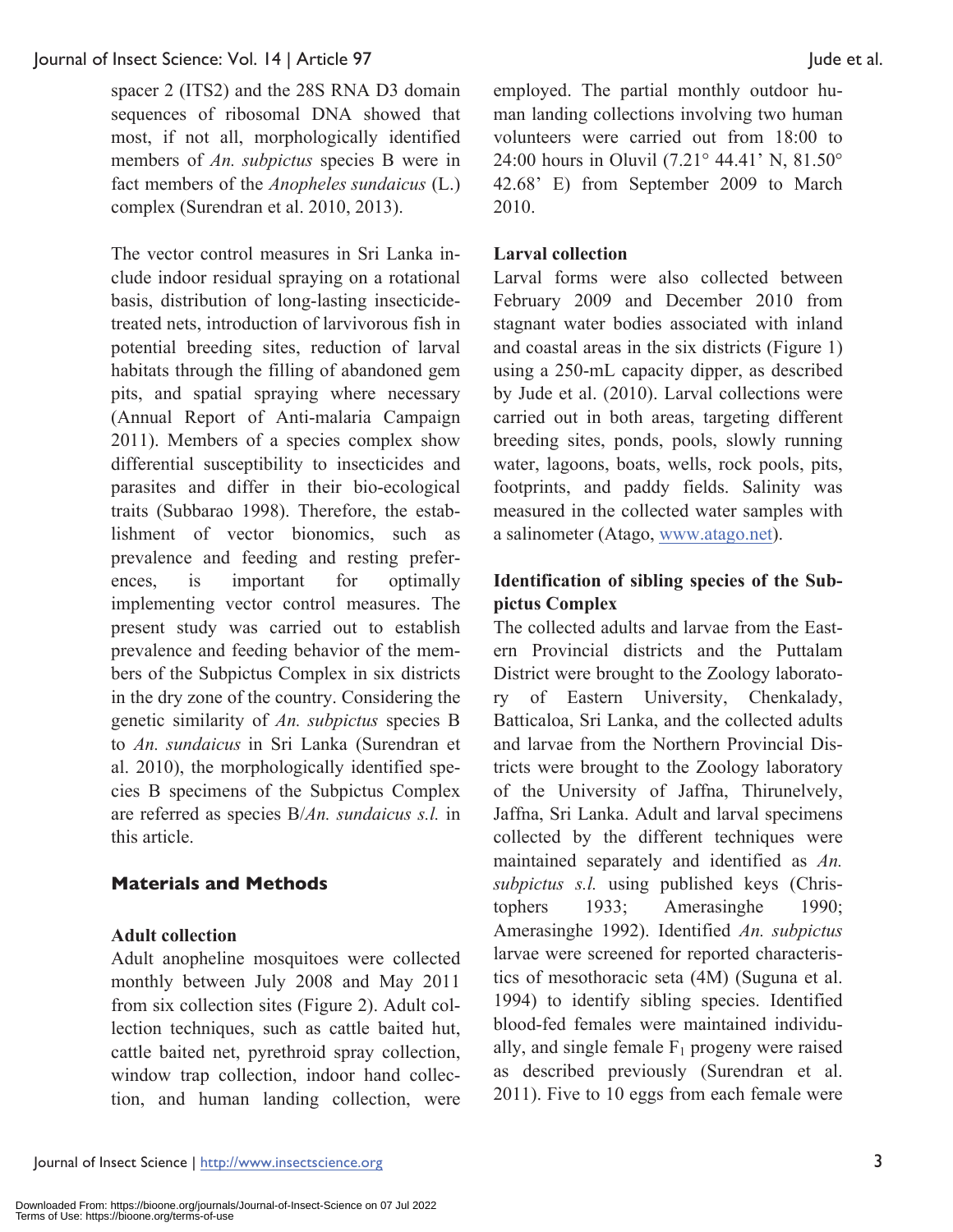placed on a clean microscopic slide, and the number of ridges on floats was counted under a light microscope (40x, Olympus, www.olympus-global.com) sibling species were identified based on reported number of egg ridges (Suguna et al. 1994). As morphological variations were noted among mosquitoes identified as species B based on egg morphology, the resultant adult progeny of identified sibling species B were used to study the ornamentation of wings and palpi.

#### **Blood meal analysis**

In order to establish the relative anthropophagic nature of the sibling species' blood meal, analysis was carried out using anti-sera to bovine and human blood proteins. Indoorresting gravid/semi-gravid mosquitoes collected by pyrethroid spray collection and hand collection techniques and identified to sibling species based on morphological characteristics were used for blood-meal analysis. A simple modified precipitation test using micro-capillary technique was used to determine the source of the blood meal (Tempelis and Lofy 1963). The midgut of each identified mosquito was dissected on a clean microscopic slide on a drop of 0.01 M PBS under the

dissecting miscroscope (10x, Olympus). The blood meal was diluted in 200  $\mu$ L 0.01M PBS and taken into the micro Haematocrit tubes (NRIS) with antiserum to human or bovine blood proteins (Sigma-Aldrich, www.sigmaaldrich.com) separately diluted to  $10<sup>3</sup>$ . The formation of an immunoprecipation ring at the interface of the two phases (blood and antiserum) was deerences of sibling species of the Subpictus Complex.

## **Results**

A total of 9,584 adults and 2,909 larval forms of *An. subpictus s.l.* were collected during the study period (Table 1). The results showed the presences of all four sibling species (A–D) in the collections. Species C (63.7%) was predominant in inland areas, followed by species B (20.8%), D (15%), and A (0.5%). In coastal areas, species B/*An. sundaicus* s*.l.* was predominant (49%), followed by species  $C(41%)$ and species D (10%). Only a few species A were collected during the study period. Statistical analysis revealed a significant association between sibling species and resting (chisquare  $= 340.7$ ;  $P = 0.000$ ) and feeding (chisquare=  $6.0$ ;  $P = 0.01$ ) preferences. Species C (chi-square  $= 3.9$ ;  $P = 0.04$ ) and species D (chi-square  $= 421.2$ ;  $P = 000$ ) showed significant preference for indoor resting, while species B/*An.A. sundaicus s.l.* (chi-square = 536.7;  $P = 0.000$ ) showed significant preference for outdoor resting (Table 2). Significant differences were detected only between species C (chi-square = 505;  $P = 0.01$ ) and D

**Table 1.** Prevalence of the different sibling species of the Subpictus Complex in adult and larval collections from six districts in the dry zone of Sri Lanka.

|                 | <b>Sibling species</b> |                      |               |        |      |                      |      |                      |
|-----------------|------------------------|----------------------|---------------|--------|------|----------------------|------|----------------------|
| <b>District</b> | A                      |                      | в             |        |      |                      | D    |                      |
|                 |                        | <b>Adults Larvae</b> | <b>Adults</b> | Larvae |      | <b>Adults Larvae</b> |      | <b>Adults Larvae</b> |
| Batticaloa      | 17                     | 31                   | 578           | 1280   | 1226 | 253                  | 183  | 123                  |
| Trincomalee     | 15                     | 33                   | 223           | 165    | 615  | 134                  | 66   | 37                   |
| Puttalam        |                        | $\Omega$             | 277           | 67     | 576  | 166                  | 84   | $\bf{0}$             |
| Ampara          | 11                     | $\Omega$             | 762           | 42     | 2773 | 93                   | 952  | 51                   |
| Jaffna          |                        | $\Omega$             | 344           | 209    | 547  | 18                   | 68   | 32                   |
| Kilinochchi     | $\mathbf{0}$           | 17                   | 226           | 115    | 29   | 20                   | 12   | 12                   |
| <b>TOTAL</b>    | 43                     | 81                   | 2410          | 1878   | 5766 | 684                  | 1365 | 266                  |

fined as a positive reaction.

| <b>Behavioural attributes</b> |               | Number of sibling species<br>Collection method(s) $\left  \frac{A(\%)}{A(\%)} \right  B/An$ . sundaicus (%) |             |                                        |            |  |
|-------------------------------|---------------|-------------------------------------------------------------------------------------------------------------|-------------|----------------------------------------|------------|--|
|                               |               |                                                                                                             |             | C(%)                                   | D(%)       |  |
| Exophilic (outdoor resting)   | <b>CBNC</b>   |                                                                                                             | 1561 (38.3) | 2306(56.7)                             | 204(5)     |  |
| Endophilic (indoor resting)   | CBHC, HC, PSC | 43(1)                                                                                                       | 759 (16.4)  | $\left  2727(58.7) \right  1112(23.9)$ |            |  |
| Exophagic (outdoor feeding)   | <b>HLC</b>    |                                                                                                             | 7(9.8)      | 55 (77.5)                              | 9(12.7)    |  |
| Endophagic (indoor feeding)   | WT, HC, PSC   |                                                                                                             | 416(12)     | 2216(63.9)                             | 832 (24.1) |  |
| $- - - -$                     |               |                                                                                                             | .           | $-1$                                   | .          |  |

 $CBHC =$  cattle baited hut collection,  $CBNC =$  cattle baited net collection,  $PSC =$  pyrethroid spray collection, WT = window trap collection, HC = indoor hand collection, HLC = human landing collection

#### **Statistical analysis**

A chi-square test was performed to associate feeding and resting pref-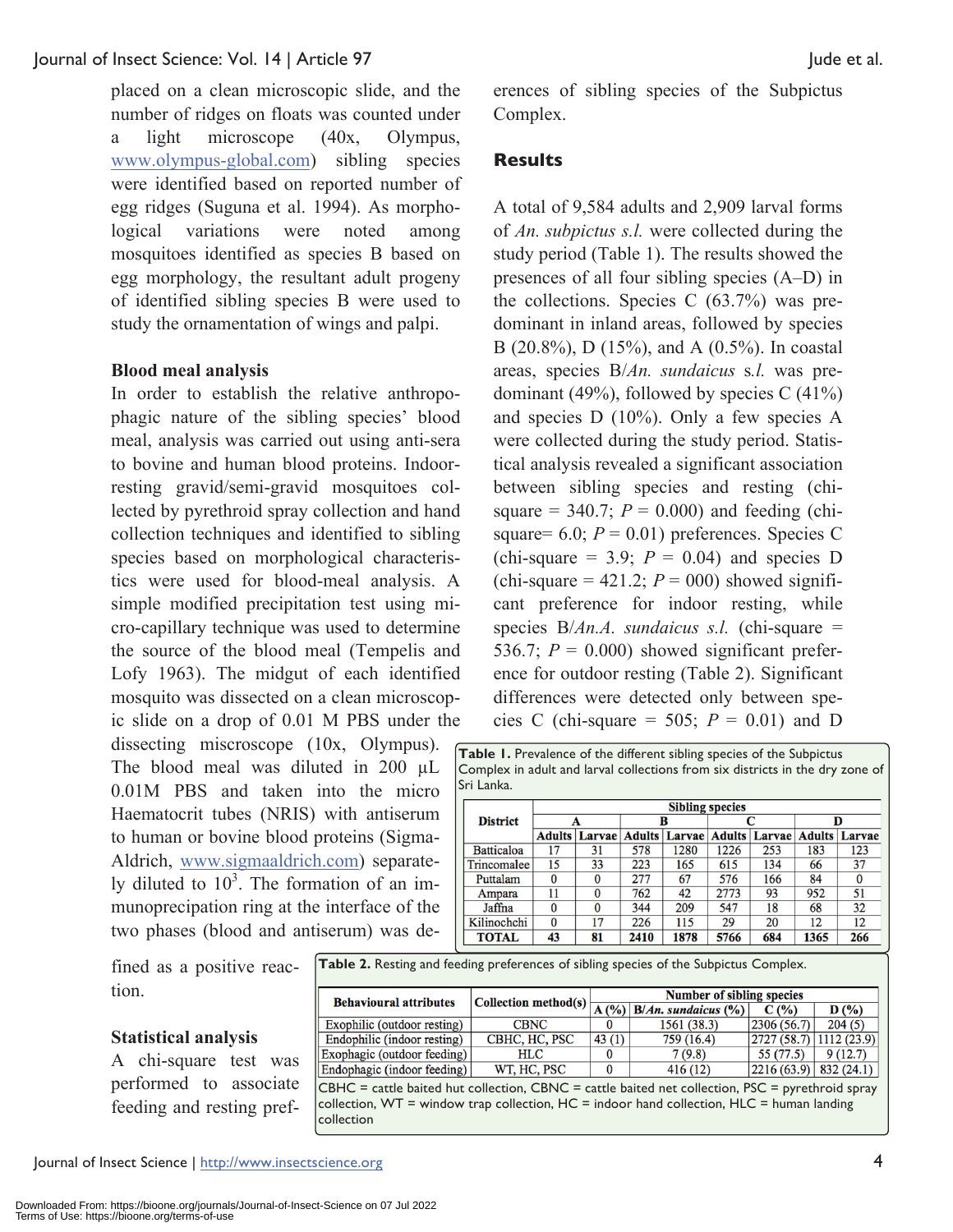| <b>Type of</b><br>population | Number of  | Variations in the ornamentation of:                            | Number of                 |                      |                       |
|------------------------------|------------|----------------------------------------------------------------|---------------------------|----------------------|-----------------------|
|                              | egg ridges | Wing                                                           | Palpi                     | specimens identified | <b>Prevalence</b>     |
| 17                           |            | Pre-humeral dark spot complete, pre-apical dark spot           | Apical pale band larger   |                      | Coastal and<br>inland |
|                              |            | on costa long and larger than or equal to the length of        | than sub-apical dark band |                      |                       |
|                              |            | sub-costal pale spot plus pre-apical pale spot                 | $AP/SD = > 1$             |                      |                       |
| П<br>$16 - 19$               |            | Pre-humeral dark spot incomplete, pre-apical dark              | Apical pale band shorter  | 24                   | Inland                |
|                              |            | spot on costa short and shorter than the length of sub-        | than sub-apical dark band |                      |                       |
|                              |            | costal pale spot plus pre-apical pale spot                     | $AP/SD = 0.3 - 0.6$       |                      |                       |
|                              |            | Pre-humeral dark spot complete, pre-apical dark spot           | Apical pale band shorter  |                      |                       |
| Ш                            | $16 - 19$  | on costa short and shorter than the length of sub-             | than sub-apical dark band | 17                   | Coastal               |
|                              |            | costal pale spot plus pre-apical pale spot                     | $AP/SD = 0.6 - 1.0$       |                      |                       |
| $16 - 18$<br><b>IV</b>       |            | Pre-humeral dark spot complete, pre-apical dark spot           | Apical pale band equal to |                      |                       |
|                              |            | on costa <b>long</b> and larger than or equal to the length of | sub-apical dark band      | 91                   | Coastal               |
|                              |            | sub-costal pale spot plus pre-apical pale spot                 | $AP/SD = 1$               |                      |                       |

| Table 4. Preference for feeding on human and bovine blood by blood |  |
|--------------------------------------------------------------------|--|
| meal analysis.                                                     |  |

|                         | <b>Collection</b> | Number of samples tested (%) |                                                |              |            |  |
|-------------------------|-------------------|------------------------------|------------------------------------------------|--------------|------------|--|
| <b>Species</b>          | methods           | Human                        | <b>Bovine   Both human and   Neither human</b> |              |            |  |
|                         |                   | blood                        | blood                                          | bovine blood | nor bovine |  |
| А                       | HC, PSC           | 3(21)                        | 7(50)                                          |              | 4(29)      |  |
| $B/An$ . sundaicus s.l. | HC, PSC           | 84 (38)                      | 107(50)                                        | 1(0.5)       | 23(10.5)   |  |
|                         | HC, PSC           | 66 (30)                      | 106(48)                                        |              | 48 (22)    |  |
|                         | HC, PSC           | 34 (14)                      | 148 (63)                                       |              | 53(23)     |  |
| <b>Total</b>            | 685               |                              | 187 (27) 368 (54)                              | 1(0.2)       | 128 (18.8) |  |

(chi-square  $= 4.9$ ;  $P = 0.02$ ) in their indoor and outdoor feeding preferences. Species B/*An. sundaicus s.l.* did not show a significant (chi-square  $= 0.31$ ;  $P = 0.58$ ) association between their indoor and outdoor feeding preferences.

The adult F<sub>1</sub> progeny of 135 species B/*An*. *sundaicus s.l.* were subjected to morphometric analysis. Based on the ornamentation of wings and palpi, the identified species B/*An. sundaicus s.l.* could be classified into four categories, termed type I, II, III, and IV. The morphological characteristics for these categories are shown in Figure 3 and listed in Table 3. Among the four types, type I was the least prevalent, even though it occupied both inland and coastal localities. Type II was prevalent in inland areas, while types III and IV were confined to coastal areas, with Type IV being predominant (Table 3).

A total of 685 blood-fed mosquitoes were tested with antisera to human and bovine blood to characterize the blood meal. These consisted of 14, 126, 220, and 235 species A, B/*An. sundaicus s.l.*, C, and D, respectively (Table 4). Statistical analysis revealed an association between sibling species and blood meal source (chi-square =  $41.61$ ;  $P =$ 0.000). All sibling species showed both anthropophagic and zoophagic

feeding behavior, with the latter significantly predominating in species B (chi-square = 27.5;  $P = 0.000$ ) and D (chi-square = 30.1; *P*  $= 0.000$ ). Species C did not show any significant preference for blood meal source (chisquare  $= 4.4$ ;  $P = 0.11$ ). One specimen identified as species B/*An. sundaicus s.l.* had mixed blood meals (human and bovine). Interestingly, 19% of the blood meal sources could not be identified as either human or bovine. This suggests that the sibling species may also take blood meals from other animal sources.

### **Discussion**

The results suggest that all four sibling species of the Subpictus Complex are widely distributed in the six Sri Lankan districts. Sibling species C was predominant in inland areas and species B/*An.* sundaicus s.l. in coastal areas. Species A and D also tended to be predominant in inland areas. Different collection techniques revealed that species B*/An. sundaicus s.l.* tended to prefer to rest and feed outdoors (exophilic and exophagic), and spe-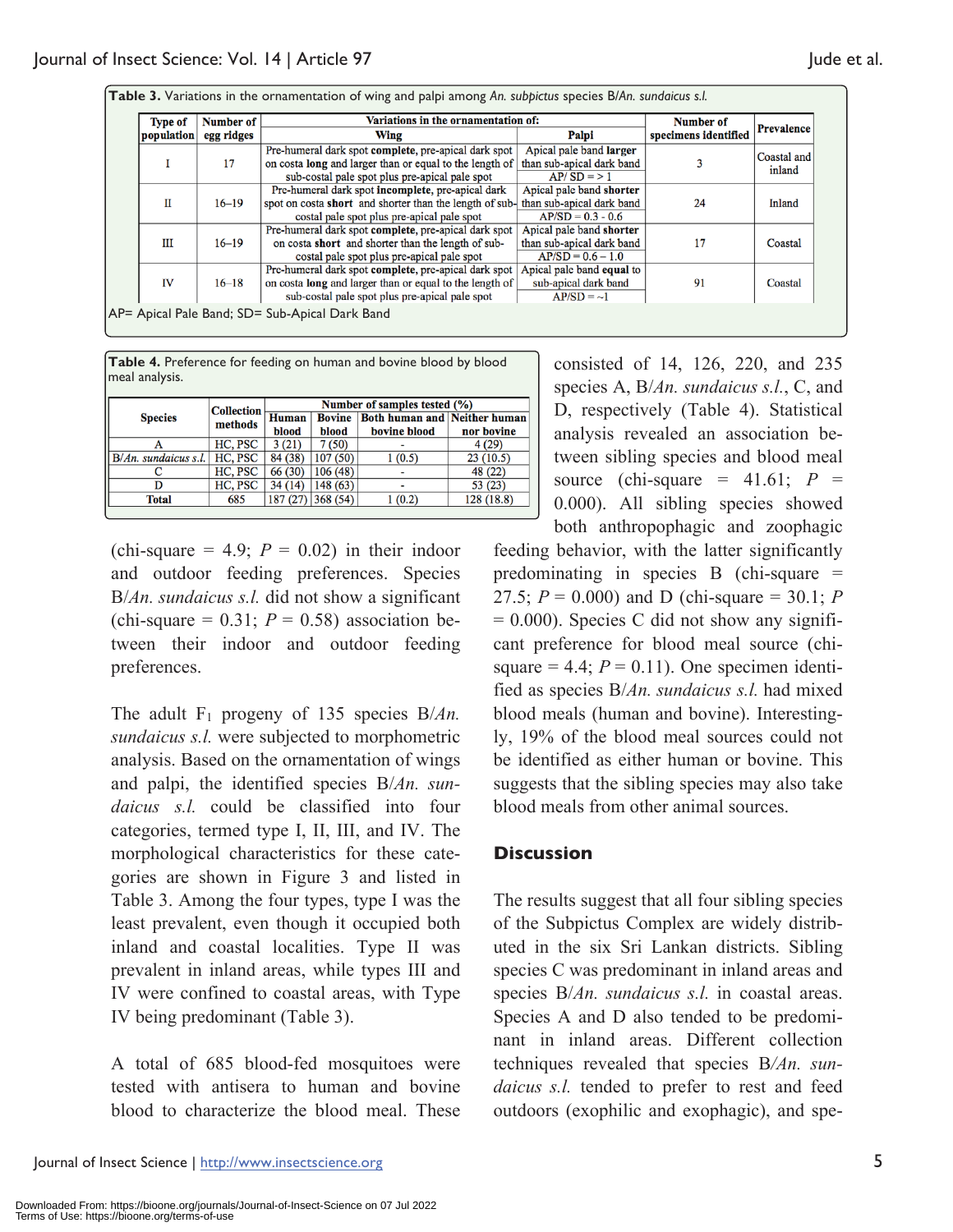



cies C and D preferred indoor resting and feeding (endophilic and endophagic). These behavioral characteristics may lead to a greater insecticide selection pressure on indoorresting species due to indoor residual spraying with insecticides, which is consistent with a previous observation that species C and D are more resistant to common insecticides than species B*/An. sundaicus s.l.* (Surendran et al. 2012).

The sibling species are able to undergo preimaginal development in different habitats, such as ponds, paddy fields, wells, running water, abandoned tanks, and lagoons, in inland and coastal localities. The predominance of larvae of species B/*An. sundaicus s.l.* in coastal areas is consistent with their greater

al. 2008). Sibling species A, C, and D were generally predominant in inland localities, even though their larvae were found to tolerate salinity levels up to 4 ppt in larval habitats (Surendran et al. 2011).

Although variations in the ornamentation of the Subpictus Complex have been reported previously (Kirti and Kaur 2004), this is the first report to show variations among sibling species B/*An. sundaicus s.l.* of this complex. Members of the species complex are reported to show distinct morphological variations in nearby India (Suguna et al. 1994). However, there should not be any ambiguity or overlapping of species-diagnostic morphological characteristics, as this would result in improper identification and thus could be responsible for failure of control measures if the actual

tolerance of salinity, as reported recently (Surendran et al. 2011; Jude et al. 2012). Thus, a 15 ppt salinity tolerant test can be useful in separating species B/*An. sundaicus s.l.* from other sibling species in the country (Surendran et al. 2011). The adaptation to brackish water of species B/*An. sundaicus s.l.* should be taken into consideration when implementing larval control measures, as

coastal populations of *An. subpictus* have been incriminated in malaria transmission in Sri Lanka (Abhayawardana et al. 1996) and India (Manguin et

Journal of Insect Science | http://www.insectscience.org 6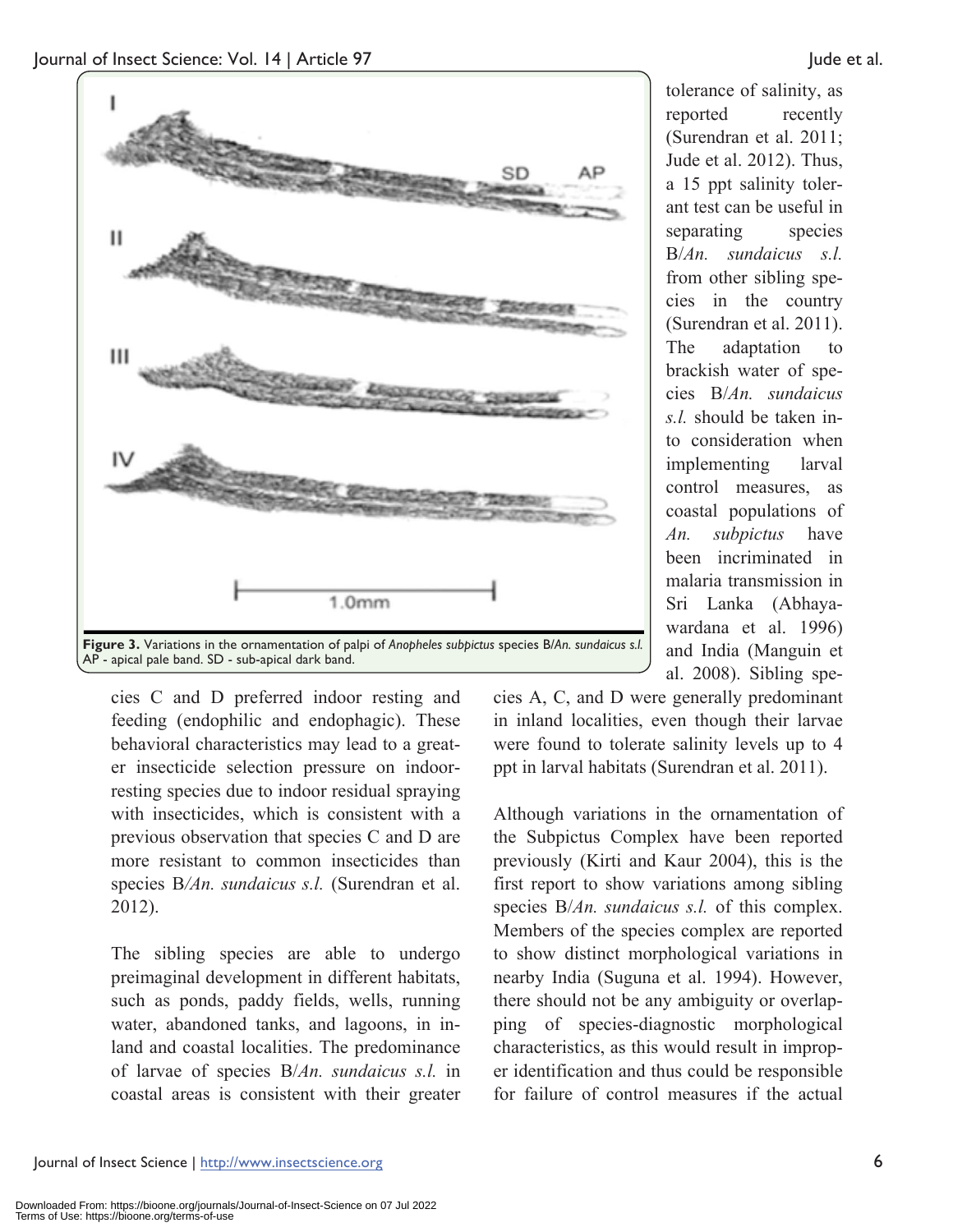vectors are not correctly identified. Even though the four populations share the same reported range (16–20) in the number of egg ridges (Suguna et al. 1994), they show marked variations in morphological characteristics of palpi and wings that are used for identifying anophelines.

It was shown that most, if not all, of the morphologically identified members of species B of the Subpictus Complex are genetically close to *An. sundaicus s.l.* in Sri Lanka (Surendran et al. 2010, 2013). This shows that these distinct morphological traits may not correspond to any genetic variation. Hypermelanic variations due to climatic conditions are also reported to mask identification of morphologically closely related species, as in the case of *Anopheles minimus* Theobald and *Anopheles fluviatilis* James (Singh et al. 2010). Recent molecular characterization of all four morphological types of species B revealed that they are genetically similar, and therefore the observed variations in ornamentation of wings and palpi can be attributed to environmental conditions or ecological niche (Surendran et al. 2013)

A recent study from Timor-Leste based on DNA sequences of ITS2 and mitochondrial cytochrome-b revealed that the *An. sundaicus* complex and the *An. subpictus* complex are closely related and further suggested that morphological features that are generally used for species identification could mask the accurate identification of vector species (Cooper et al. 2010). Both the Sundaicus Complex and Subpictus Complex share evolutionary traits in that members of these two complexes are able to breed in brackish waters (Manguin et al. 2008). The ambiguity and overlaps in morphological characteristics of the closely related *An. sundaicus*, *An. subpictus*, and *Annopheles vagus* Dönitz species from the present and previous reports are summarized in Table 5. Therefore, considering the role of *An. subpictus s.l.* population in malaria transmission, a detailed study of the molecular characterization of these populations is warranted to establish their speciation and phylogenetic relationships with other members of the complex and the closely related vector species *An. sundaicus s.l.* and *An. vagus*. All three species are classified under the same subgenus (Cellia) and series (Pyretophorous).

The results showed that all the sibling species were able to feed on both human and bovine blood. There are other mammals (e.g., goats, dogs, deer, and common rodents) that are present in the study areas, but the presence of their blood in the fed mosquitoes was not investigated. This may be responsible for the failure to detect both human and bovine blood in many samples. The human blood index for Species A, B/*An. sundaicus s.l.*, C, and D were 21%, 38%, 30%, and 14%, respectively. The human blood index result suggests that species B/*An. sundaicus s.l.* is more anthrophagic than A, C, and D, and consistent with its transmission of malaria in the coastal areas as in India (Paniker et al*.* 1981). The human landing collection results also indicate anthropophagic behavior of species C, and this species could also play a role in malaria transmission, including in inland areas. Coastal populations of species B (Paniker et al*.* 1981) and inland populations of species A (Soumendranath and Goutam 2000) are reported to be vectors of malaria in India. Previous reports from Sri Lanka suggest the role of coastal (species B*/An. sundaicus s.l.*) (Abhayawardana et al. 1996) and inland populations (likely to be a mixture of A, C, and D) (Amerasinghe et al. 1992) of the *An. subpictus s.l.* in malaria transmission. Sri Lanka had very low prevalence of malaria during the pre-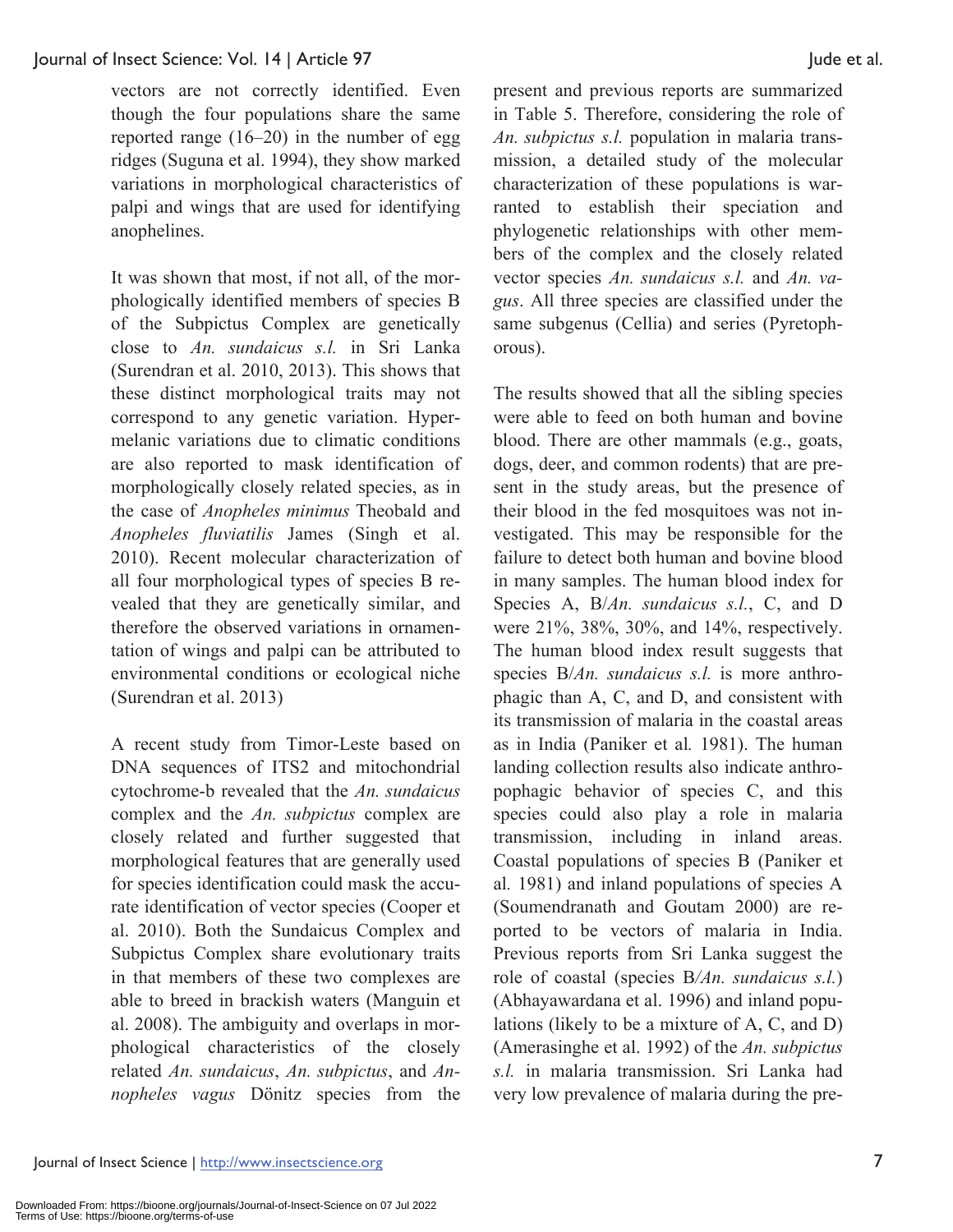sent study period; therefore, the role of each species in malaria transmission could not be established.

As in the case of members of the Culicifacies Complex in Sri Lanka (Surendran and Ramasamy 2010), the members of the Subpictus Complex also show different bio-ecological traits, such as differential feeding and breeding preferences, which are important for devising appropriate vector control measures targeting vector species.

# **Acknowledgements**

The authors gratefully acknowledge the logistic support provided by Dr. M. Vinobaba of the Eastern University of Sri Lanka for the study. This work was supported by a research grant from the National Science Foundation of Sri Lanka (SIDA/BT/2006/03).

# **References**

Abeyasinghe RR, Galappaththy GNL, Smith Gueye C, Kahn JG, Feachem RGA. 2012. Malaria Control and Elimination in Sri Lanka: Documenting Progress and Success Factors in a Conflict Setting. PLoS ONE 7(8): e43162. doi:10.1371/journal.pone.0043162

Abhayawardana TA, Wijesuria SRE, Dilrukshi RRKC. 1996. *Anopheles subpictus*  complex: distribution of sibling species in Sri Lanka. *Indian Journal of Malariology* 33: 53- 60.

Abhayawardana TA, Wickramasinghe MB, Amerasinghe FP. 1999. Sibling species of *Anopheles subpictus* and their seasonal abundance in Chilaw area. *Proceedings of Sri Lanka Association for the Advancement of Science* 55: 17.

Amerasinghe FP. 1990. A guide to the identification of the anopheline mosquitoes (Diptera: Culicidae) of Sri Lanka -I Adult females. *Ceylon Journal of Science (Biological Science)* 21: 1-16.

Amerasinghe FP. 1992. A guide to the identification of the anopheline mosquitoes (Diptera: Culicidae) of Sri Lanka -II Larvae. *Ceylon Journal of Science (Biological Science)* 22: 1-13.

Amerasinghe PH, Amerasinghe FP, Wirtz RA, Indrajith NG, Somapala W, Preira LR, Rathnayake AMC. 1992. Malaria transmission by *Anopheles subpictus* Grassi in a new irrigation project in Sri Lanka. *Journal of Medical Entomology* 29: 577-581.

Anti-Malaria Campaign, Sri Lanka. Available online: http://www.malariacampaign.gov.lk/precentati on/Home.aspx (accessed 2 February 2013).

Annual Report of Anti-malaria Campaign. 2011. Available online: http://www.malariacampaign.gov.lk/Downloa ds/final%20Annual%20Report%202011.pdf (accessed 4 February 2013).

Christophers SR. 1933. *The Fauna of British India, including Ceylon and Burma. Diptera 4. Family Culicidae. Tribe Anopheline*. Taylor & Francis, London.

Cooper RD, Edstein MD, Frances SP, Beebe NW. 2010. Malaria vectors of Timor-Leste. *Malaria Journal* 9: 40.

Jude PJ, Dharshini S, Vinobaba M, Surendran SN, Ramasamy R. 2010. *Anopheles*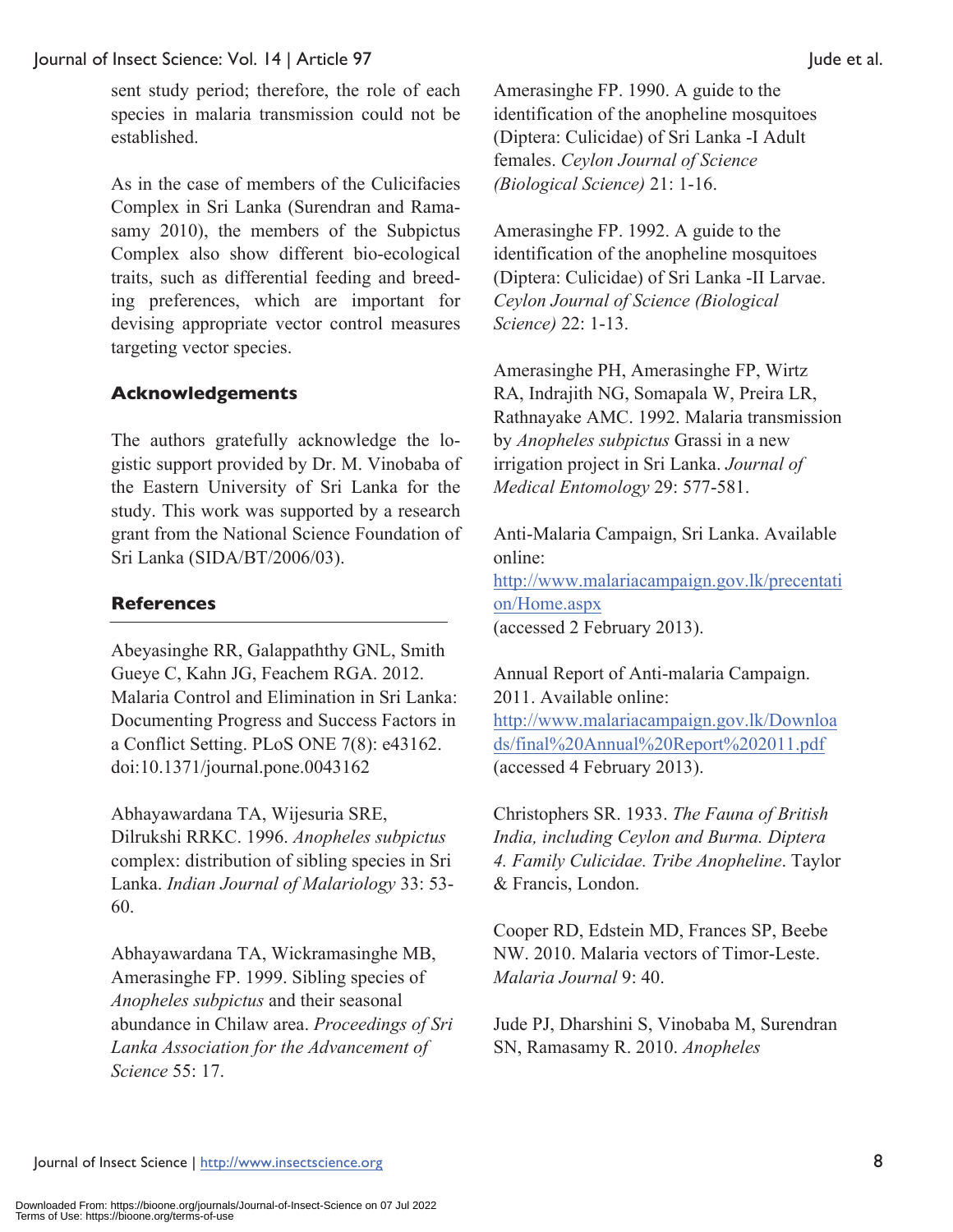*culicifacies* breeding in brackish waters in Sri Lanka and implications for malaria control. *Malaria Journal* 9: 106.

Jude PJ, Tharmasegaram T, Sivasubramaniyam G, Senthilnanthanan M, Kannathasan S, Raveendran S, Ramasamy R, Surendran SN. 2012. Salinity-tolerant larvae of mosquito vectors in the tropical coast of Jaffna, Sri Lanka and the effect of salinity on the toxicity of *Bacillus thuringiensis* to *Aedes aegypti* larvae. *Parasites and Vectors* 5: 269.

Kirti JS, Kaur J. 2004. Variations in ornamentation of wings and palpi of *Anopheles* (*Cellia*) *subpictus* Grassi collected from northwest India. *Journal of Vector Borne Diseases* 41: 37-41.

Manguin S, Garros C, Dusfour I, Harbach RE, Coosemans M. 2008. Bionomics, taxonomy, and distribution of the major vector taxa of *Anopheles* subgenus *Cellia* in Southeast Asia: An updated review. *Infection Genetics and Evolution* 8: 489-503.

Panicker KN, Geetha BM, Bheema RUS, Wiswam K, Suryanarayana MU. 1981. *Anopheles subpictus*: vector of malaria in coastal villages of southeast India. *Current Science* 50: 694-695.

Singh OP, Nanda N, Dev V, Bali P, Sohail M, Mehrunnisa A, Adak T, Dash AP. 2010. Molecular evidence of misidentification of *Anopheles minimus* as *Anopheles fluviatilis* in Assam (India). *Acta Tropical* 113(3): 241- 244.

Soumendranath C, Goutam C. 2000. Role of *Anopheles subpictus* as a primary vector of malaria in an area in India. *Japanese Journal of Tropical Medicine and Hygiene* 28: 177- 181.

Subbarao KS. 1998. *Anopheles species complexes in South East Asia*. World Health Organization Technical Publication Number 18. SEARO.

Suguna SG, Rathnam KG, Rajavel AR, Dhanda V. 1994. Morphological and chromosomal descriptions of new species in the *Anopheles subpictus* complex. *Medical and Veterinary Entomology* 8: 88-94.

Surendran SN, Jude PJ, Singh OP, Ramasamy R. 2010. Genetic evidence for the presence of malaria vectors of *Anopheles sundaicus* complex in Sri Lanka with morphological characteristics attributed to *Anopheles subpictus* species B. *Malaria Journal* 9: 343.

Surendran SN, Ramasamy R. 2010. The *Anopheles culicifacies* and *An. subpictus* complexes in Sri Lanka and their implications for malaria control in the country**.** *Tropical Medicine and Health* 38: 1-11.

Surendran SN, Jude PJ, Weerarathne TC, Karunaratne SHPP, Ramasamy R. 2012. Variations in susceptibility to common insecticides and resistance mechanisms among morphologically identified sibling species of the malaria vector *Anopheles subpictus* in Sri Lanka. *Parasites & Vector*s 5: 34.

Surendran SN, Jude PJ, Ramasamy R. 2011. Variations in salinity tolerance of malaria vectors of the *Anopheles subpictus* complex in Sri Lanka and the implications for malaria transmission. *Parasites & Vectors* 4: 117.

Surendran SN, Sarma DK, Jude PJ, Kemppainen P, Kanthakumaran N, Gajapathy K, Peiris LBS, Ramasamy R, Walton C. 2013. Molecular characterization and identification of members of the *Anopheles subpictus*